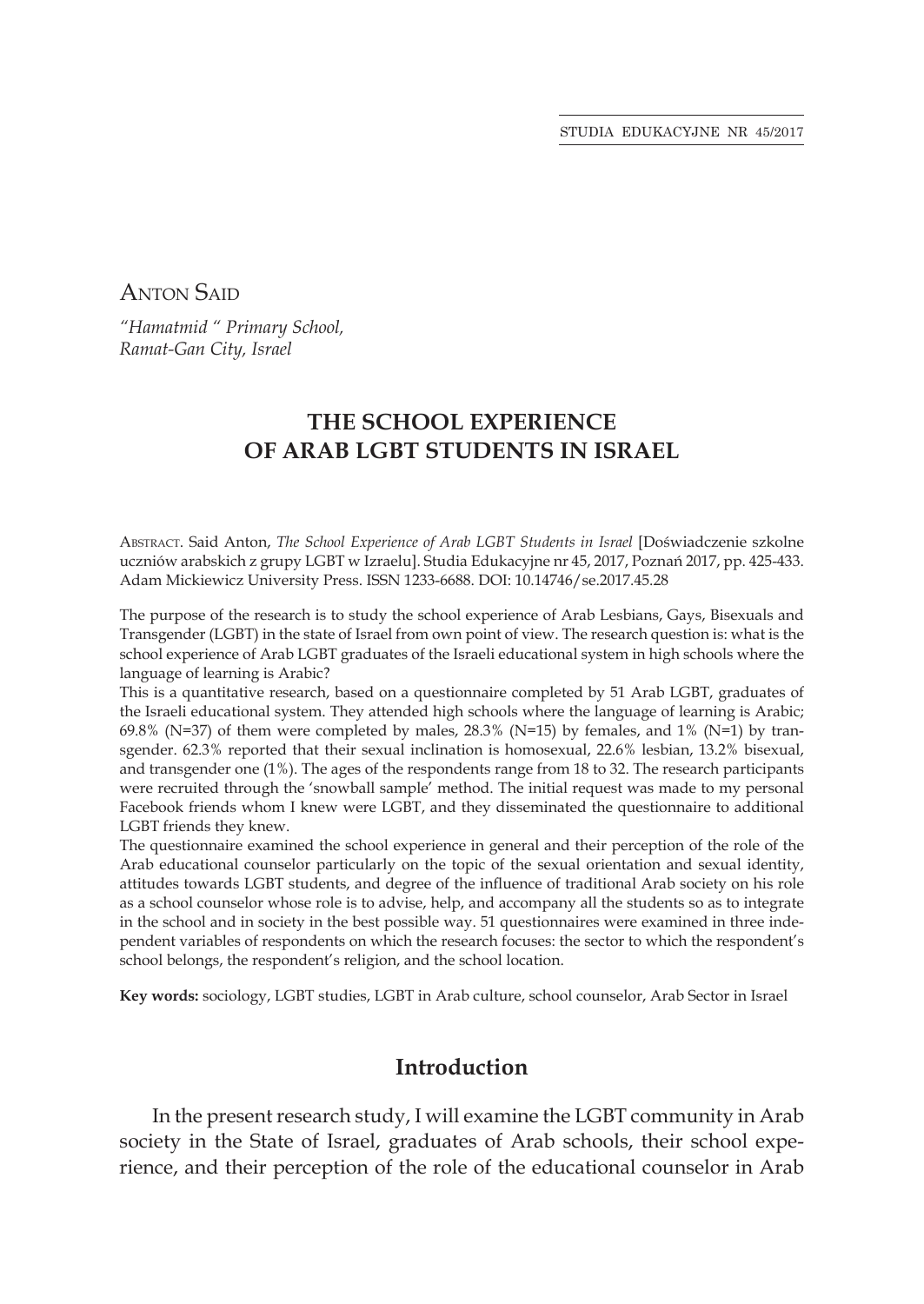society – the degree of influence of conservative and traditional Arab society on the counselor's role and attitudes in general and on the topic of the sexual orientation and identity in particular and the degree of her help and accompaniment of LGBT students, from the respondents' perspective.

In recent years, there is an increase in the percentage of youths who are deliberating the topic of their sexual identity and these chose to reveal their sexual orientation in different environments, including the school<sup>1</sup>. In addition, adolescents with a same-sex orientation 'leave the closet' at younger ages than in the past, when the age of sixteen is the mean age of this action<sup>2</sup>.

Research studies that examined the mental wellbeing of students with a same-sex orientation in the different educational systems in the Western world indicated that the school environment is for the most part a stressful environment for them and they find it difficult to cope with the needs that characterize them. It was found that students with same-sex orientation confirm the argument that the homophobic attitudes conveyed in the school detrimentally influence their sense of self-acceptance and increase the risk of the development of destructive behavior. They do not find a listening ear to their troubles in the formal and informal frameworks in which they spend most of their time. Moreover, it appears that these frameworks are perceived by them as threatening and intolerant of their difference<sup>3</sup>. They express concern about the search for help even from professionals in charge of their wellbeing in the school, including teachers, homeroom teachers, educational counselors, and psychologists<sup>4</sup>. This anxiety is even empowered since there is a high likelihood that these agents will inform their parents about their sexual orientation, contrary to their informed consent.

It is possible to explain the concern of same-sex adolescents about turning to different factors in their school in light of research data according to which

<sup>1</sup> D. Green, *Counseling in the process of the formation of the sexual identity during adolescence*, [in:] *Counseling in the school in a changing society*, eds. R. Arharad A. Klingman, Ramot, Tel Aviv 2004, pp. 181-207; A. Pizmony-Levy, E. Kame, S. Lavi, B. Pinchas, M. Menachem, *The Israeli educational system from the perspective of homo, lesbian, bisexual, and transgender students: Research report*, The Organization of Gay Youth, Tel Aviv 2005 (Hebrew); G. Shiloh, A. Pizmony-Levy, *Research on school climate 2008 – The situation of homo and lesbian students in the educational system in Israel*. The Organization of Gay Youth, Tel Aviv 2008. (Hebrew)

<sup>2</sup> M. Menachem, B. Pinchasi, A. Pizmony-Levy, *Characterization of the needs of youths and young people in the homo/lesbian: community: Research report,* The Organization of Gay Youth, Tel Aviv 2003 (Hebrew); A. Pizmony-Levy, E. Kame, S. Lavi, B. Pinchas, M. Menachem, *The Israeli educational system from the perspective of homo, lesbian, bisexual, and transgender students: Research report*, The Organization of Gay Youth, Tel Aviv 2005. (Hebrew).

<sup>3</sup> A. Pizmony-Levy, E. Kame, S. Lavi, B. Pinchas, M. Menachem, *The Israeli educational system from the perspective of homo, lesbian, bisexual, and transgender students: Research report*, The Organization of Gay Youth, Tel Aviv 2005. (Hebrew)

<sup>4</sup> A. Pizmony-Levy, E. Kame, S. Lavi, B. Pinchas, M. Menachem, *The Israeli educational system from the perspective of homo, lesbian, bisexual, and transgender students: Research report*, The Organization of Gay Youth, Tel Aviv 2005. (Hebrew)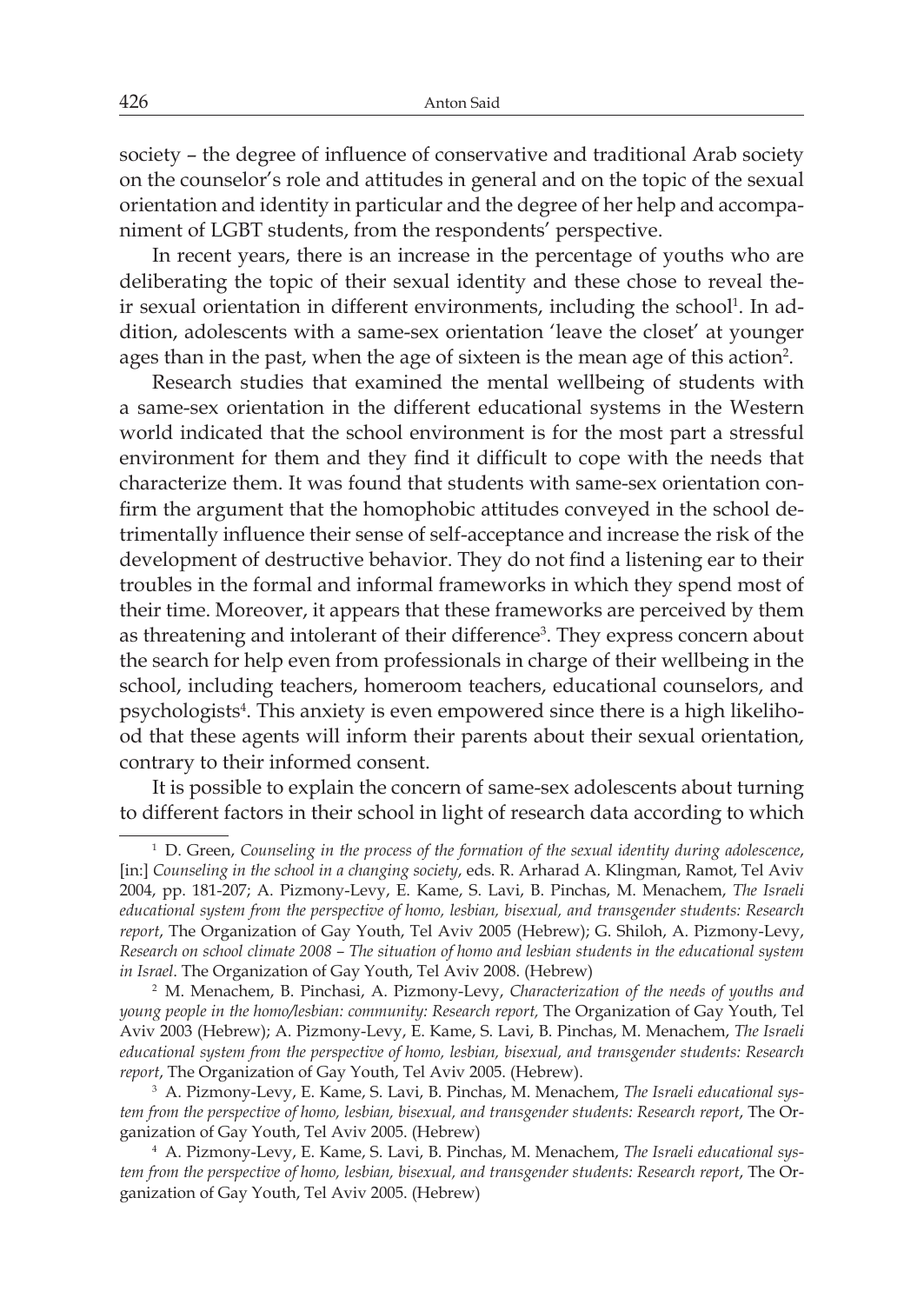teachers tend to respond by ignoring the insults voiced towards homosexuals and lesbians or the acts of violence committed against them<sup>5</sup>. This is although there is a high frequency of harassment and violence against students with same-sex orientation, for instance, the expression 'homo' is intended to be derogatory and shameful and is frequently used to indicate something that is not desired, negative, different, and deviant from the norm<sup>6</sup>. Moreover, students with a same-sex orientation report that often even the teachers themselves make comments that foster a hostile environment that encourages bullying and violence against them7 .

The present research study is intended to shed light on the school experience of homosexual students and lesbian students, as this is perceived and experienced in their eyes from Western society. It should be noted that few research studies have been performed among homo-lesbian youths in Israel, and regarding Arab society in Israel a research study has not been performed that examined the school experience for LGBT youths in schools that belong to the Arab sector.

Al-Haj<sup>8</sup> maintains that with all the changes that have occurred in Arab society after the establishment of the State of Israel, the process of moderniza-

<sup>5</sup> J.G. Kosciw, *The 2003 National School Climate Survey: The school-related experiences of our nation's lesbian, gay, bisexual, and transgender youth*, GLSEN, New York 2004; J.G. Kosciw, E.M. Diaz, E.A. Greytak, *2007 National School Climate Survey: The school-related experiences of our nation's lesbian, gay, bisexual, and transgender youth in our nation's schools*, GLSEN, New York 2008; A.H. Grossman, A.P. Haney, P. Edwards, E.J. Alessi, M. Ardon, T.J. Howell, *Lesbian, gay, bisexual and transgender youth talk about experiencing and coping with school violence: A qualitative study*, "Journal of LGBT Youth", 2009, 6(1), pp. 24-46; A. Pizmony-Levy, E. Kame, S. Lavi, B. Pinchas, M. Menachem, *The Israeli educational system from the perspective of homo, lesbian, bisexual, and transgender students: Research report*, The Organization of Gay Youth, Tel Aviv 2005. (Hebrew); B. Reis, *They don't even know me: Understanding anti-gay harassment and violence in schools*, Safe Schools Coalition of Washington State, Seattle, WA 1999.<br>
<sup>6</sup> A.H. Grossman, A.P. Haney, P. Edwards, E.J. Alessi, M. Ardon, T.J. Howell, *Lesbian, gay*,

*bisexual and transgender youth talk about experiencing and coping with school violence: A qualitative study*, "Journal of LGBT Youth", 2009, 6(1), pp. 24-46; G. Shiloh, A. Pizmony-Levy, *Research on school climate 2008 – The situation of homo and lesbian students in the educational system in Israel*. The Organization of Gay Youth, Tel Aviv 2008. (Hebrew); J. G. Kosciw, E.M. Diaz, E.A. Greytak, *2007 National School Climate Survey: The school-related experiences of our nation's lesbian, gay, bisexual, and transgender youth in our nation's schools*, GLSEN, New York 2008; J. Perotti, K. Westheimer, *When the drama club is not enough: Lessons from the safe schools program for gay and lesbian students*, Beacon Press, Boston, MA 2001; Pizmony-Levy, E. Kame, S. Lavi, B. Pinchas, M. Menachem, *The Israeli educational system from the perspective of homo, lesbian, bisexual, and transgender students: Research report*, The Organization of Gay Youth, Tel Aviv 2005. (Hebrew).

<sup>7</sup> A.H. Grossman, A.P. Haney, P. Edwards, E.J. Alessi, M. Ardon, T.J. Howell, *Lesbian, gay, bisexual and transgender youth talk about experiencing and coping with school violence: A qualitative study*, "Journal of LGBT Youth", 2009, 6(1), pp. 24-46; B. Reis, *They don't even know me: Understanding anti-gay harassment and violence in schools*, Safe Schools Coalition of Washington State, Seattle, WA 1999.

<sup>&</sup>lt;sup>8</sup> M. Al-Haj, *Social research on family lifestyles among Arabs in Israel*, "Journal of Comparative Family Studies", 1989, 20, p. 175-195.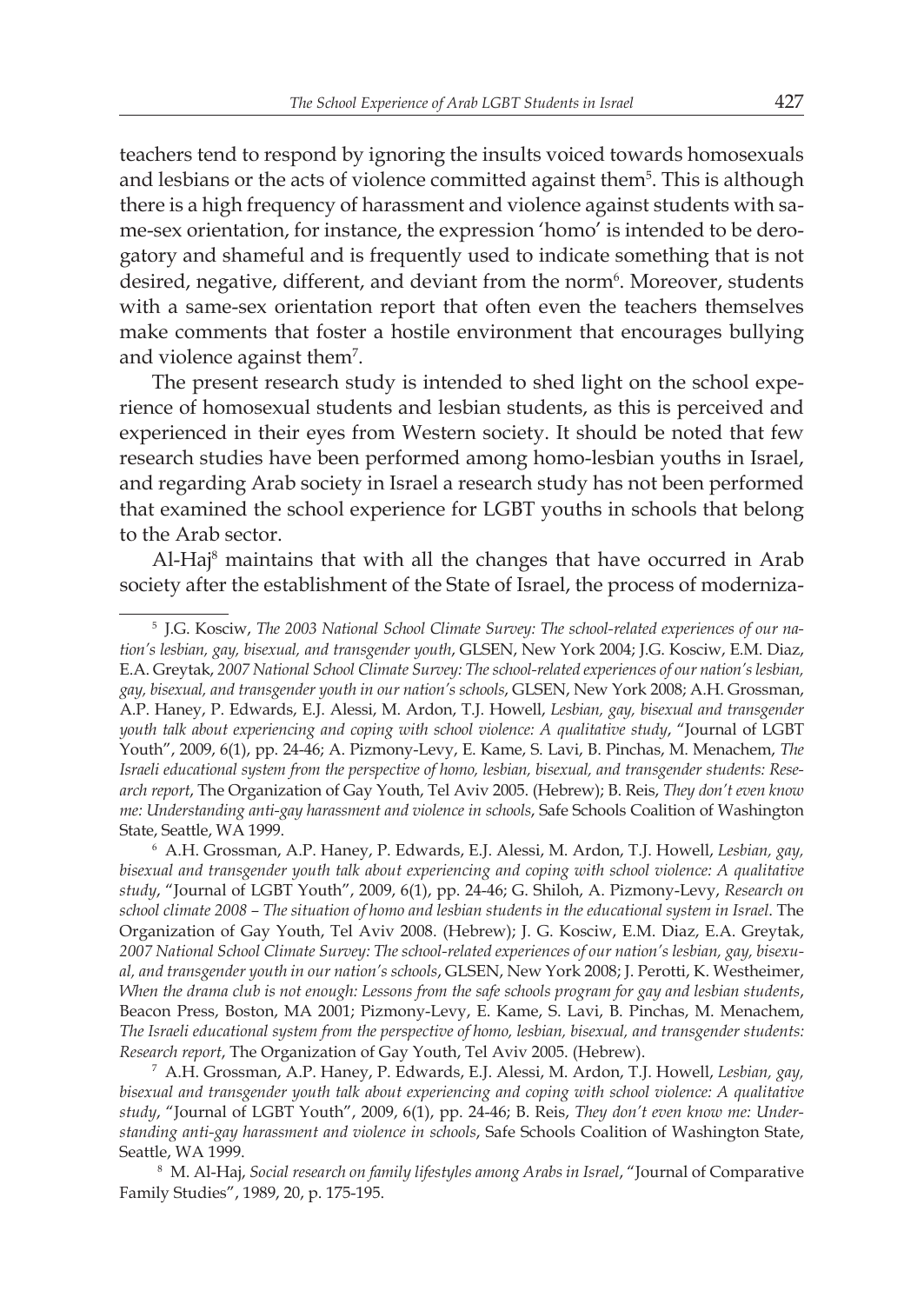tion in the Arab population is still partial, on the background of the development of asymmetry of the Jewish sector and the Arab sector. In his opinion, there is a great gap between the two sectors in the areas of welfare and health, education and industry.

In Arab society as a collectivist society, the individual belongs to the group, which is supposed to care for him, and in return he is supposed to be loyal to it. The emphasis in this type of society is on the social norms of the group as opposed to the enjoyment of the individual and on the beliefs shared by the members of the group as opposed to the unique beliefs of the individual<sup>9</sup>. One flawed behavior in one member of an Arab family negatively influences the pride, social influence, and marital options of the rest of the members<sup>10</sup>. Hence, the education of children in Arab society emphasizes that conformity to the accepted social image is the most important reason for the change of behavior. The Arab child learns to feel shame as opposed to guilt, since others knew about his negative behavior, and not because of an inner feeling that he has made a mistake and regrets it and judges himself accordingly<sup>11</sup>. Consequently, the Arab child always endeavors to display a positive image and not to reveal the negative aspects of his personality and his life, out of the concern for what others would say about aspects such as his sexual identity, his sexual experience, and so on.

Most people will not be surprised to hear that homosexuality is an extremely taboo subject in the Arab world. In a region heavily influenced by Islam, the idea of homosexuality is seen as antithetical to some of the most important principles of Arab society: family and procreation When people think of homosexuality and the Arab world, the first words that usually come to mind are repression, discrimination, violence, the death penalty, denial, torture, etc. Unfortunately, many of these ideas are true<sup>12</sup>.

Needham13 argued that Islam, like Judaism and Christianity, condemns homosexuality and asserts that this is a serious religious sin. Many Israeli Arabs deny the existence of homosexuality in their society. They argue that homosexuality is the outcome of 'Western' influences and the influence of Israeli society, which is 'degenerate', since Israel changed in 1988 the Law

<sup>9</sup> W.B. Gudy Kunst, S. T., Ting-Toomey, E. Chuna, *Culture and interpersonal communication*, Stage, Newbury, CA 1988.

<sup>10</sup> M. Nydell, *Understanding Arabs: A guide for Westerners,* Intercultural Press Inc., Yarmouth, ME 1987.

<sup>&</sup>lt;sup>11</sup> H. Sharabi, A. Mukhtar, *Impact of class and culture on social behavior: The feudal-bourgeois family in Arab Society*, [in:] *Psychological dimensions of Near Eastern studies*, eds. L. C. Brown N. Itkowitz, The Darwin Press, Princeton, N.Y. 1977.<br><sup>12</sup> J. Needham, *After the Arab Spring: A new opportunity for LGBT human rights advocacy,* 

<sup>&</sup>quot;Duke Journal of Gender Law & Policy", 2013, 20, p. 287-323.

<sup>13</sup> Ibidem.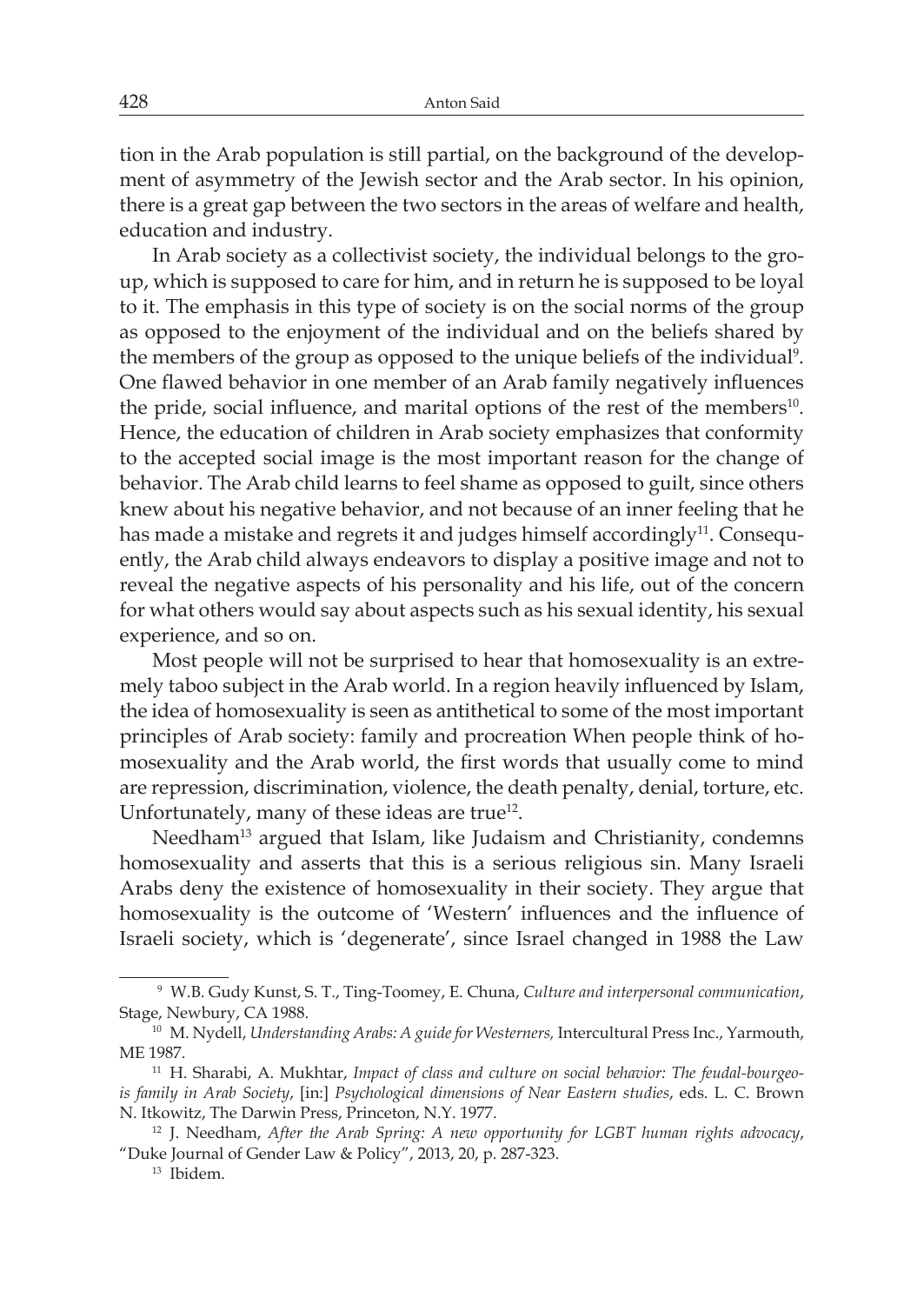against Sodomy and thus, in essence, permitted consensual homosexual sexual relations and is considered one of the more liberal societies in all that pertains to LGBT rights.

As the review of the literature on the school experience for LGBT in the Western world and in Israel shows, the school experience is also not easy, although these are developed and democratic states that support law and liberalism. The situation is far more complicated and difficult in traditional and conservative societies and cultures, like Arab society in the State of Israel.

In light of the aforementioned review, this research study has two objectives. The first objective is to examine the school experience of LGBT and the degree of the influence of their sexual orientation on them in the high school period. The second objective is to examine the perception of the research respondents of the role of the educational counselor in Arab society in Israel and her attitudes on the topic of the identity and the sexual orientation.

The research question is therefore as follows. **What is the school experience of Arab LGBT graduates of the Israeli educational system in high schools where the language of learning is Arabic?**

I want to examine three independent variables of the respondents who are of interest in the research study: the sector that the respondent's school belongs to (regular Arab school vs. private Christian school), the respondent's religion (Muslim vs. Christian), and the school location (a mixed city of Jews and Arabs vs. an Arab city or village).

The research hypotheses are that the school experience and the perception of the educational counselor and her attitudes towards the topic of the sexual identity are more positive towards the respondents who learned in the private Christian high school, the Christian respondents, and the respondents who learned in the school situated in a mixed city.

#### **Methods**

The research study included 51 participants, all of whom are graduates of the Israeli educational system, in high schools where the language of learning is Arabic. 51 observations were examined in the three independent variables of interest in the research study of the respondents: (1) the sector to which the school belongs, (2) the religion of the student, and (3) the place of the school.

To examine the existence of a relationship between the explanatory variables and the division into the samples, I will use chi-square test. This test will examine the existence of a relationship between the categorical explanatory variables and the division of the sample into groups according to the exami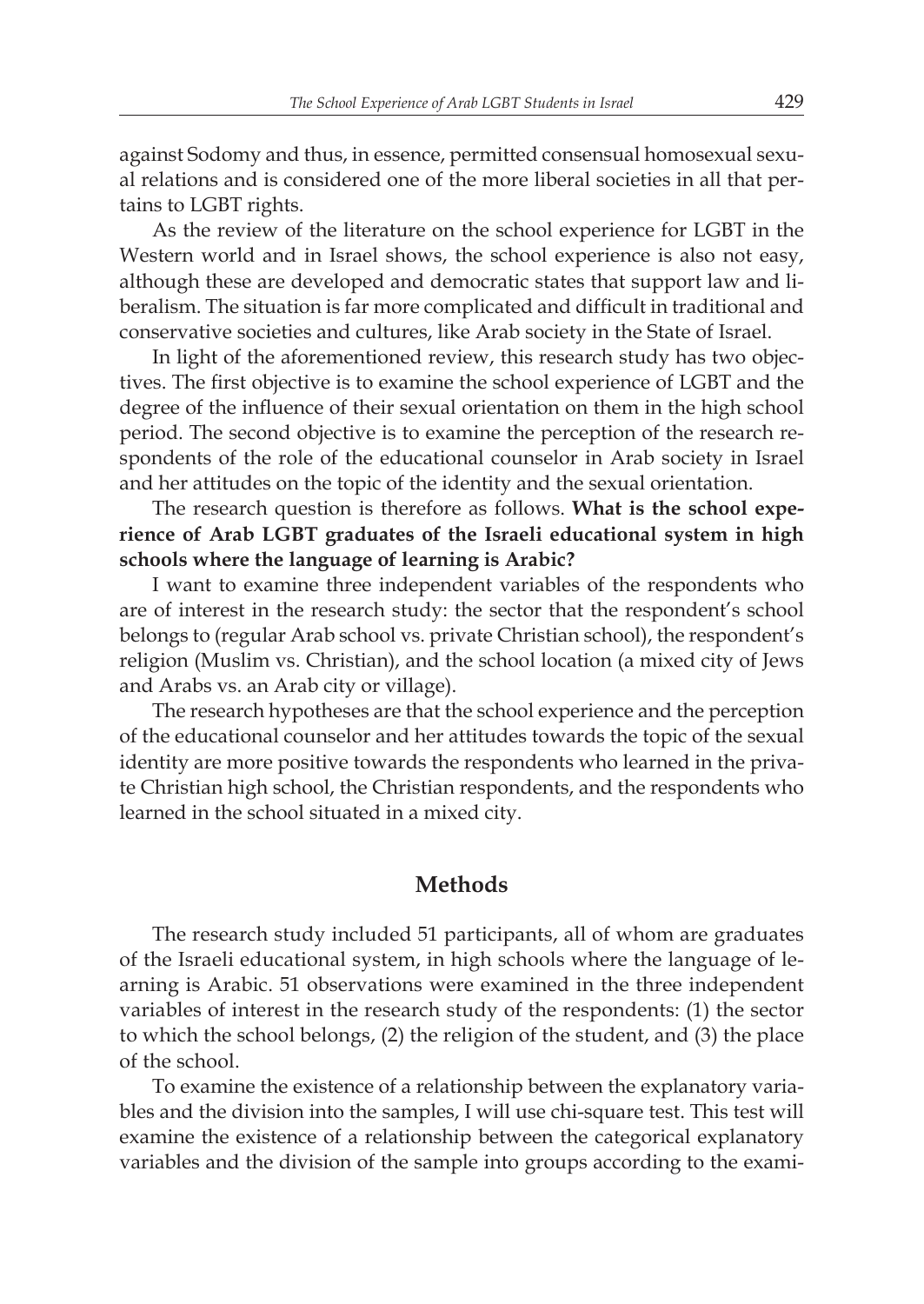ned variable. The examination of the relationship between the explanatory variables and division into samples will help us examine whether there is a similar dispersion of sub-categories of the explanatory variables in samples, so that we can compare between the groups. If such a relationship is not found, then the samples are similar in their nature in terms of the variables examined and therefore we can compare the indices of the explained variables in the research in every pair of samples. . The explained variables that the research study examines address the following questions:

- 1. To what extent is the educational counselor in the Arab sector professional and loyal to his role?
- 2. In your opinion, to what extent is the educational counselor in the Arab sector loyal to Arab society and culture?
- 3. In your opinion, to what extent is the educational counselor influenced by traditional Arab society and culture?
- 4. To what extent does the educational counselor in the Arab sector accept homo-lesbian youth more than do the other educational staff members in the school?
- 5. How much knowledge and awareness does the Arab counselor have on the topic of sexual identity and sexual orientation?
- 6. In your opinion, to what extent do students from the community receive a solution in comparison to the rest of the students in the school?
- 7. In your opinion, to what extent does the educational counselor in the Jewish sector accept the orientation of the students in contrast to the educational counselor in the Arab sector?
- 8. To what extent is your experience in the high school defined as positive?
- 9. To what extent would you have liked to learn in a more open school than your school?
- 10. To what extent did your sexual orientation influence your performance as a student from a scholastic perspective?
- 11. To what extent did your sexual orientation influence your performance as a student from a mental perspective?
- 12. To what extent did your sexual orientation influence your performance as a student from a social perspective?

### **Results**

As aforementioned, the examination of the twelve explanatory variables will be performed for every pair of samples in each one of the three variables in which the research is interested.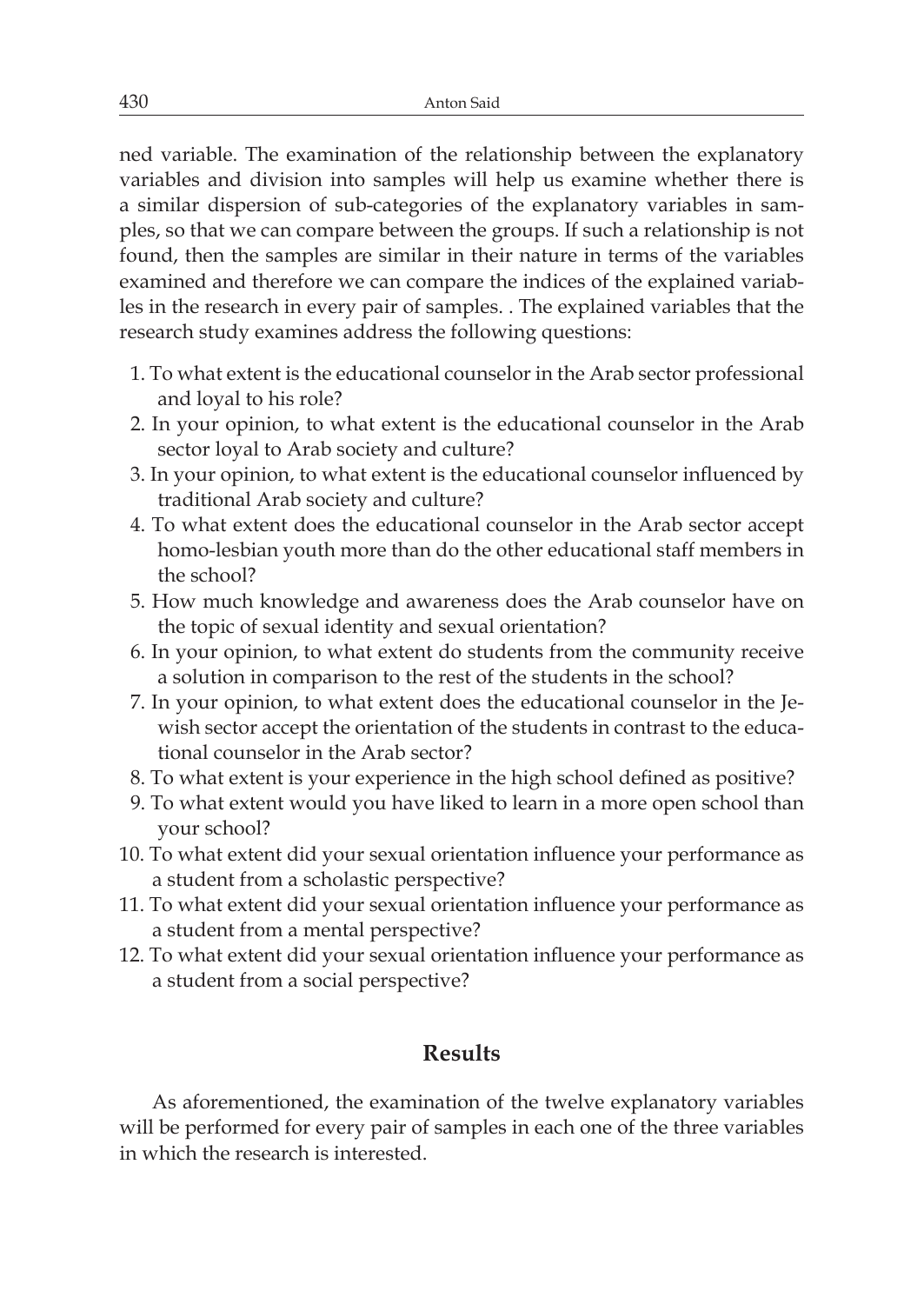Since the responses to the questions were measured on a scale of measurement from an order type of five categories, at the most, we cannot assume that the data in every sample has normal distribution. Therefore, to compare between the samples I will use the Mann-Whitney a-parametric test for independent samples. This test does not assume anything about the distribution of the observations in the groups and examines the difference between the mean of the rankings of the observations between the research respondents according to the sector to which the school where they learned belongs. The null hypothesis in the test is that the classification of the group (Arab/Christian sector) does not have influence on the dependent variables and therefore a random distribution of the responses in the two groups is expected and significant differences will not be found between their rankings.

The test looks at all the questionnaires of both samples together  $(N=51)$ and ranks them from the lowest observation that received the ranking (1) until the highest questionnaire that will receive the ranking (51). If a number of questionnaires with identical value are obtained, then we will calculate for them the mean of the rankings and all will receive this mean ranking. With the end of the ranking, we will return to the original division of the questionnaires according to the different samples, we will summarize the value of the rankings in every group, and we will calculate the mean of the rankings for every sample. Under the null hypothesis of this test, the division into sectors does not influence the respondents' answers, and therefore the mean of the rankings in both groups is expected to be identical.

For the research questions in which a statistically significant difference between the samples is found, we can conclude from the test findings about the direction of the respondents' answers and the meaning of the gap obtained between the means of the rankings of the different samples. In cases where a statistically significant difference is not found between the means of the rankings of the samples, we will conclude that the differences between the mean of the rankings of the group are low. Therefore, we return to examine the values of the means of the responses obtained in the samples so as to examine what we can conclude from the values obtained.

1. The sector to which the school belongs and the location of the school influence:

*"the students' perception of the educational counselor in their school as loyal to Arab society and culture".* This research study found that the graduates of the private Christian high school and the graduates of the high school located in a mixed city **agree more** with the question *"the students' perception of the educational counselor in their school as influenced by traditional Arab society and culture.* The research study found that the graduates of the private Christian high school and the graduates of a high school from a mixed city **agree more** with the question.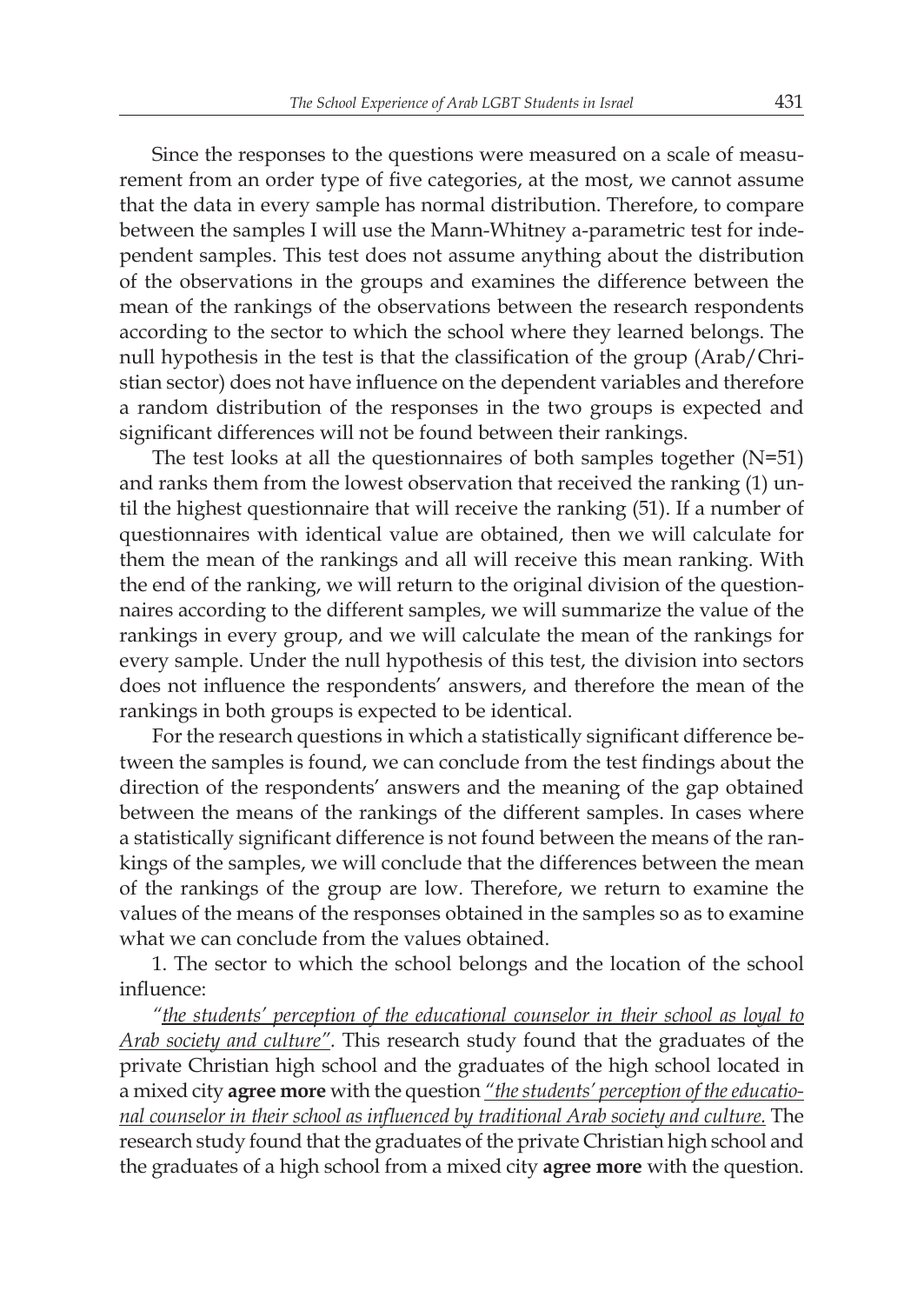2. The variable of the school location was found to influence: *"the students' perception of the high school as a positive experience".* The research study found that the graduates of the high school situated in the mixed city **agree more** with the question. *"the students' perception of the degree of their sexual orientation and its influence on their performance as students from a social perspective*. The research study found that the graduates of the high school located in a mixed city **agree more** with the question.

3. The variable of religion was found to influence: *"the students' perception of the degree of their sexual orientation and its influence on their performance as students from a mental perspective"*. The research study found that the Christian students **agree more** with the question.

### **Conclusions**

My research study examined twelve questions that were collected into four parts. Every research question was examined according to three independent variables, so as to examine their influence on their results: the sector to which the school belongs, the religion to which the student belongs, and the place of the school. This research will concentrate together the findings that arose in the examination of the 36 tests I performed in my research study.

This research study found that the graduates of the private Christian high school and the graduates of the high school located in a mixed city **agree more** that the educational counselor in the Arab sector is loyal to Arab society and culture. The research study found that the graduates of the private Christian high school and the graduates of a high school from a mixed city **agree more** that the educational counselor in the Arab sector is influenced by traditional Arab society and culture. The research study found that the graduates of the high school situated in the mixed city **agree more** with the question "to what extent is your experience in the high school defined as positive". The research study found that the Christians **agree more** that the sexual orientation influences their performance as a student from a mental perspective. The research study found that the graduates of the high school located in a mixed city **agree more** with the statement that the sexual orientation influences their performance as a student from a social perspective.

#### **BIBLIOGRAPHY**

Green D., *Counseling in the process of the formation of the sexual identity during adolescence*, [in:] *Counseling in the school in a changing society*, eds. R. Arharad, A. Klingman, Ramot, Tel Aviv 2004, pp. 181-207.

Al-Haj M., *Social research on family lifestyles among Arabs in Israel*, Journal of Comparative Family Studies, 1989, 20, pp. 175-195.